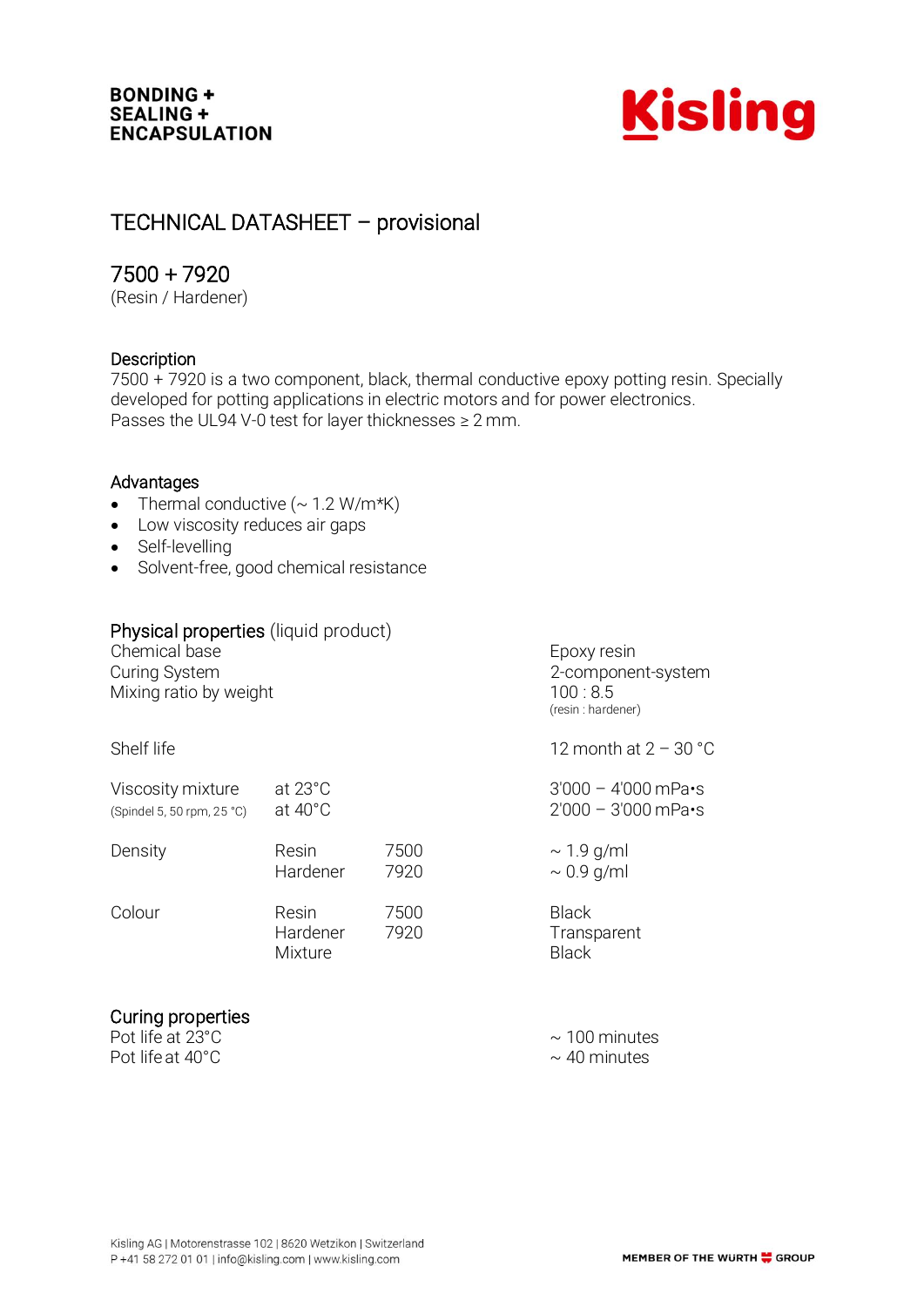### **BONDING +** SEALING + **ENCAPSULATION**



| Physical properties (cured product)<br>Thermal range<br>Glass transition point<br>(DMA method; cured at 16h, 40°C + 24h, 120°C)                                      |                                 | -40 up to 165 °C<br>$\sim$ 70 °C                                    |
|----------------------------------------------------------------------------------------------------------------------------------------------------------------------|---------------------------------|---------------------------------------------------------------------|
| Coefficient of expansion                                                                                                                                             | $\leq$ Tg<br>$>$ Tq             | $\sim$ 45 ppm/K<br>$\sim$ 100 ppm/K                                 |
| Thermal conductivity                                                                                                                                                 |                                 | $\sim$ 1.2 W/mK                                                     |
| Shore D hardness                                                                                                                                                     |                                 | $\sim 80$                                                           |
| Tensile strength<br>Elongation at break<br>E-Modulus                                                                                                                 |                                 | $\sim$ 29 N/mm <sup>2</sup><br>$\sim$ 1 %<br>$3'800 - 4'200 N/mm^2$ |
| Comparative tracking index CTI<br>Dielectric constant ( $\varepsilon$ ) at 50 Hz, 23 °C<br>Dissipation factor (tan $\delta$ ) at 50 Hz, 23 °C<br>Dielectric strength | 600<br>4.0<br>0.014<br>33 kV/mm |                                                                     |